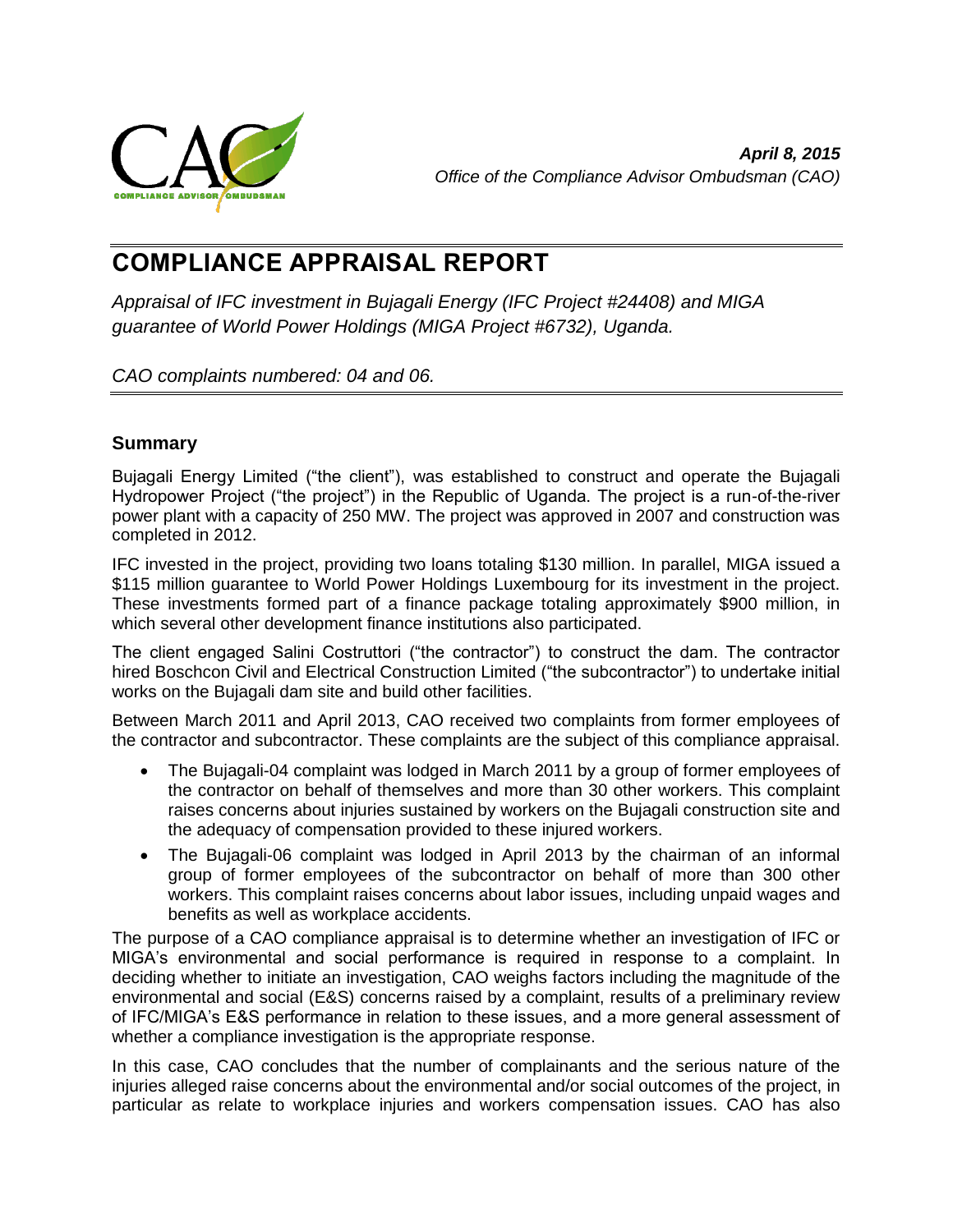identified questions as to IFC's review and supervision of the requirements of Performance Standard 2 (Labor and Working Conditions) and the extent to which this was sufficient given IFC's commitment to avoidance, mitigation or appropriate compensation of/for project related impacts. (see Policy on Social and Environmental Sustainability and Performance Standard 1).

On the balance of considerations CAO thus decides to conduct a compliance investigation of IFC and MIGA's E&S performance in relation to this project. The CAO compliance investigation will assess whether IFC reviewed and supervised labor related aspects of the project, in particular occupational health and safety issues, as required by Performance Standard 2. The CAO investigation will also consider IFC's approach to the issues of workers' compensation given the commitments to "avoid…, minimize, mitigate prevent or compensate for adverse impacts on workers" set out in in its Policy on Social and Environmental Sustainability and Performance Standard 1. Terms of Reference for this compliance investigation will be issued in accordance with CAO's Operational Guidelines.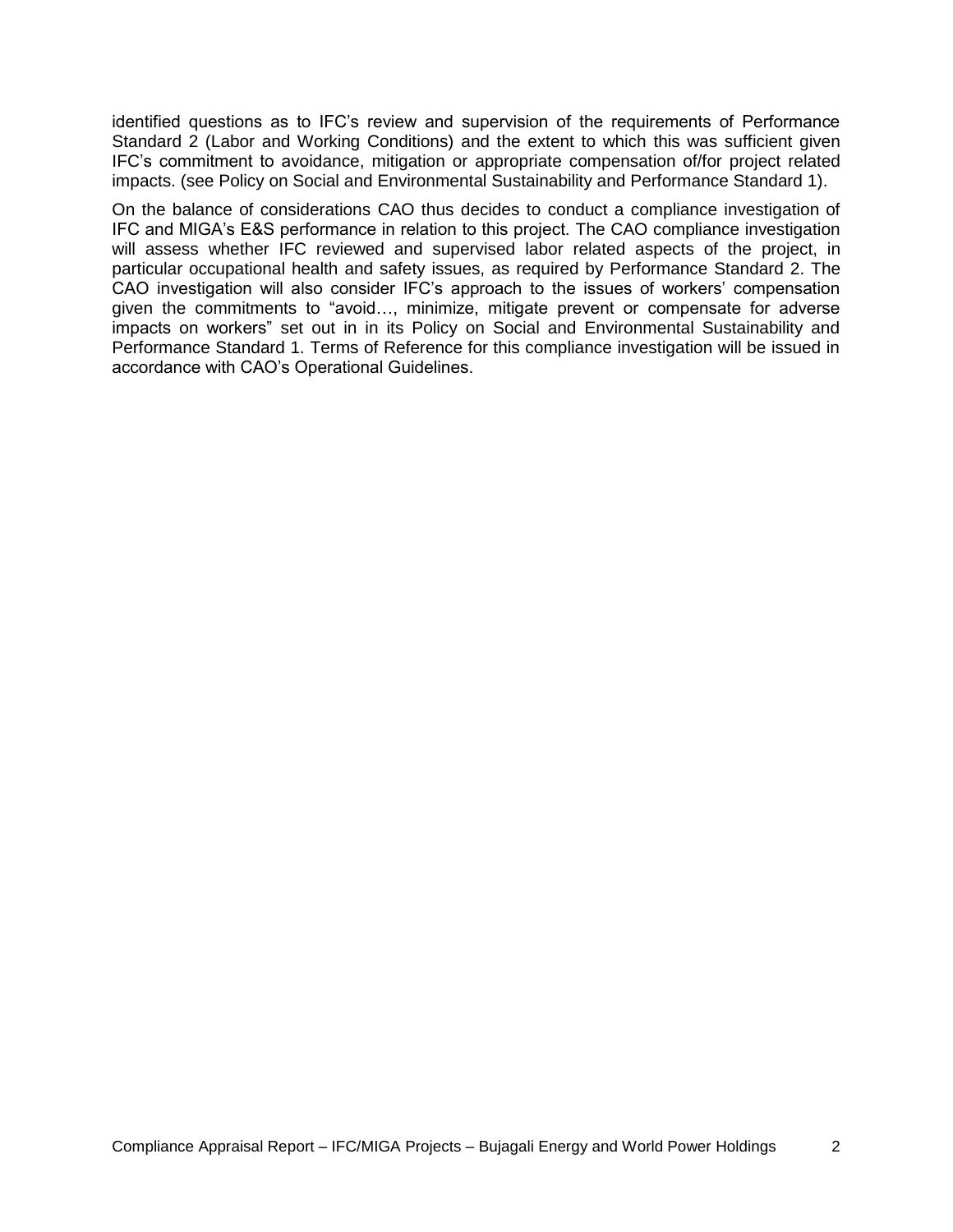# <span id="page-2-0"></span>**About CAO**

*CAO's mission is to serve as a fair, trusted, and effective independent recourse mechanism and to improve the environmental and social accountability of IFC and MIGA.*

CAO (Office of the Compliance Advisor Ombudsman) is an independent post that reports directly to the President of the World Bank Group. CAO reviews complaints from communities affected by development projects undertaken by the two private sector arms of the World Bank Group, the International Finance Corporation (IFC) and the Multilateral Investment Guarantee Agency (MIGA).

For more information about CAO, please visit [www.cao-ombudsman.org](http://www.cao-ombudsman.org/)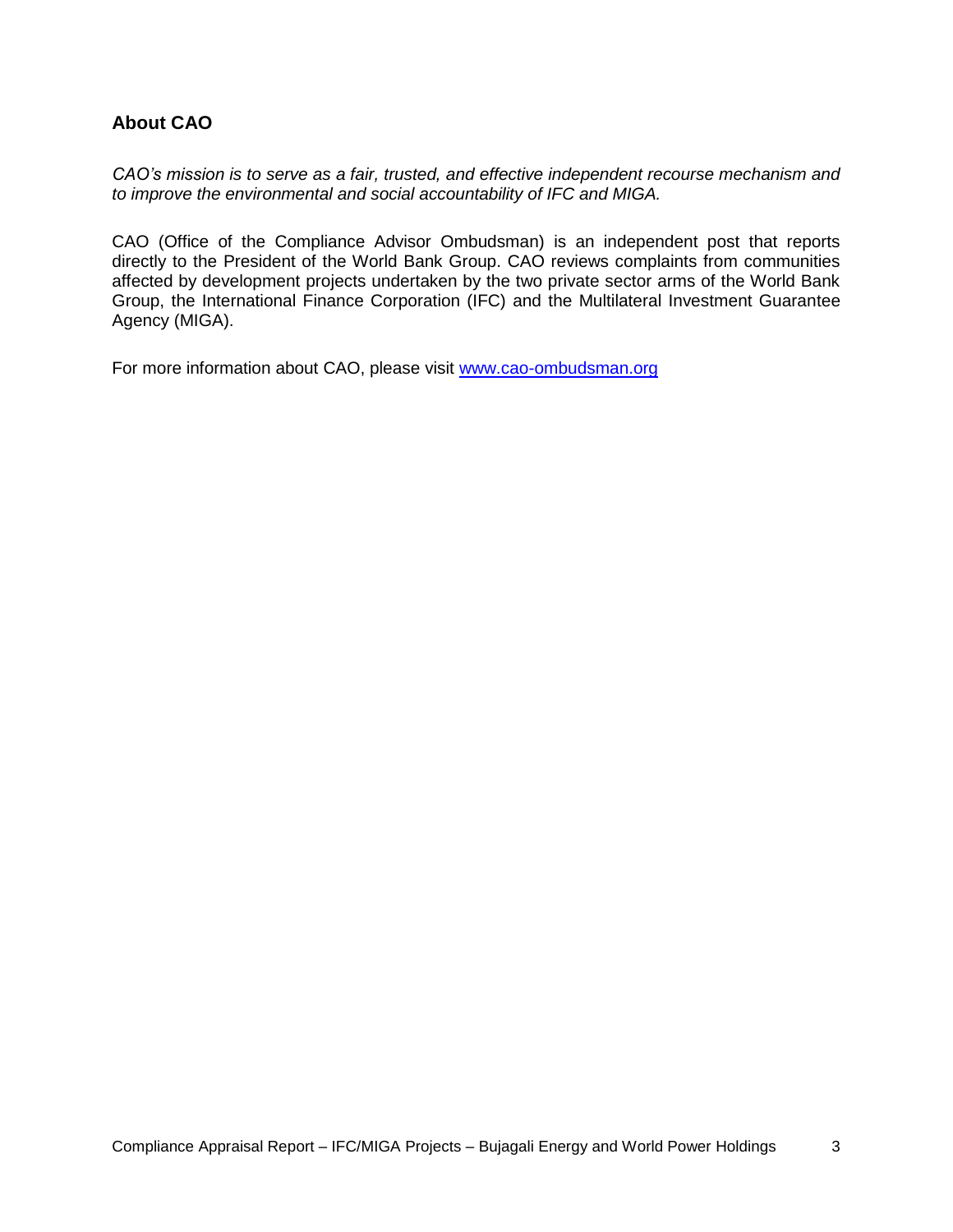# **Table of Contents**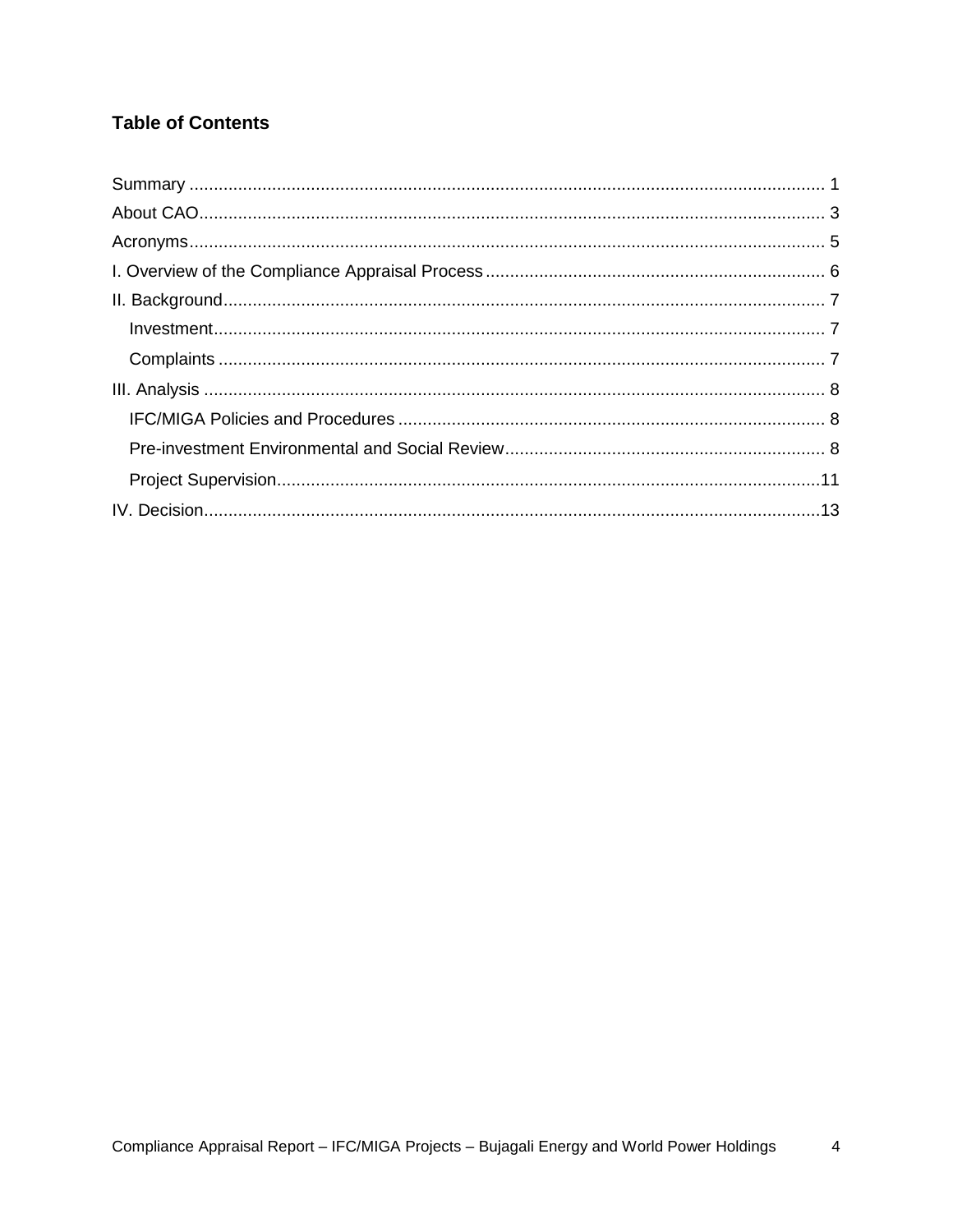# <span id="page-4-0"></span>**Acronyms**

| Acronym     | <b>Definition</b>                                 |
|-------------|---------------------------------------------------|
| CAO         | Office of the Compliance Advisor Ombudsman        |
| E&S         | <b>Environmental and Social</b>                   |
| <b>ESRP</b> | <b>Environmental and Social Review Procedures</b> |
| <b>ESRR</b> | <b>Environmental and Social Risk Rating</b>       |
| <b>IDA</b>  | International Development Association             |
| <b>IFC</b>  | <b>International Finance Corporation</b>          |
| <b>LFMP</b> | Labor Force Management Plan                       |
| <b>MIGA</b> | Multilateral Investment Guarantee Agency          |
| <b>MW</b>   | Megawatts                                         |
| <b>OSH</b>  | Occupational Safety and Health                    |
| <b>PS</b>   | Performance Standard                              |
| <b>SEAP</b> | Social and Environmental Action Plan              |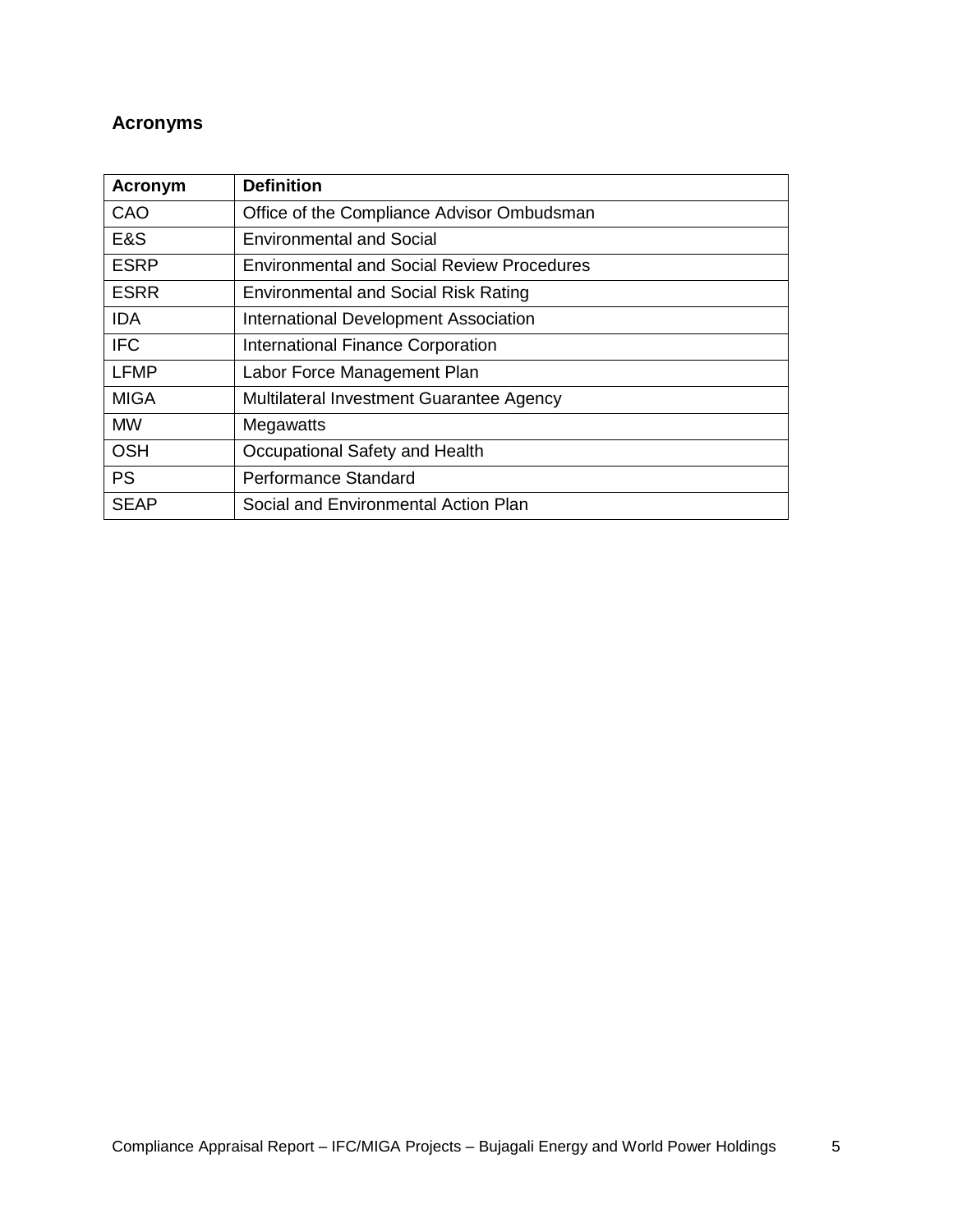# <span id="page-5-0"></span>**I. Overview of the Compliance Appraisal Process**

When CAO receives a complaint about an IFC or MIGA project, the complaint is referred for assessment. If CAO concludes that the parties are not willing or able to reach a facilitated solution, the case is transferred to the CAO compliance function for appraisal and potential investigation.

A compliance appraisal also can be triggered by the CAO vice president, IFC/MIGA management, or the president of the World Bank Group.

The focus of the CAO compliance function is on IFC and MIGA, not their client. This applies to all IFC's business activities, including the real sector, financial markets and advisory. CAO assesses how IFC/MIGA assured itself/themselves of the performance of its business activity or advice, as well as whether the outcomes of the business activity or advice are consistent with the intent of the relevant policy provisions. In many cases, however, in assessing the performance of the project and IFC's/MIGA's implementation of measures to meet the relevant requirements, it will be necessary for CAO to review the actions of the client and verify outcomes in the field.

In order to decide whether a compliance investigation is warranted, CAO first conducts a compliance appraisal. The purpose of the compliance appraisal process is to ensure that compliance investigations are initiated only for those projects that raise substantial concerns regarding environmental and/or social outcomes, and/or issues of systemic importance to IFC/MIGA.

To guide the compliance appraisal process, CAO applies several basic criteria. These criteria test the value of undertaking a compliance investigation, as CAO seeks to determine whether:

- There is evidence of potentially significant adverse environmental and/or social outcome(s) now, or in the future.
- There are indications that a policy or other appraisal criteria may not have been adhered to or properly applied by IFC/MIGA.
- There is evidence that indicates that IFC's/MIGA's provisions, whether or not complied with, have failed to provide an adequate level of protection.

In conducting the appraisal, CAO will engage with the IFC/MIGA team working with the specific project and other stakeholders to understand which criteria IFC/MIGA used to assure itself/themselves of the performance of the project, how IFC/MIGA assured itself/themselves of compliance with these criteria, how IFC/MIGA assured itself/themselves that these provisions provided an adequate level of protection, and, generally, whether a compliance investigation is the appropriate response. After a compliance appraisal has been completed, CAO can close the case or initiate a compliance investigation of IFC or MIGA.

Once CAO concludes a compliance appraisal, it will advise IFC/MIGA, the World Bank Group President, and the Board in writing. If a compliance appraisal results from a case transferred from CAO's dispute resolution, the complainant will also be advised in writing. A summary of all appraisal results will be made public. If CAO decides to initiate a compliance investigation as a result of the compliance appraisal, CAO will draw up terms of reference for the compliance investigation in accordance with CAO's Operational Guidelines.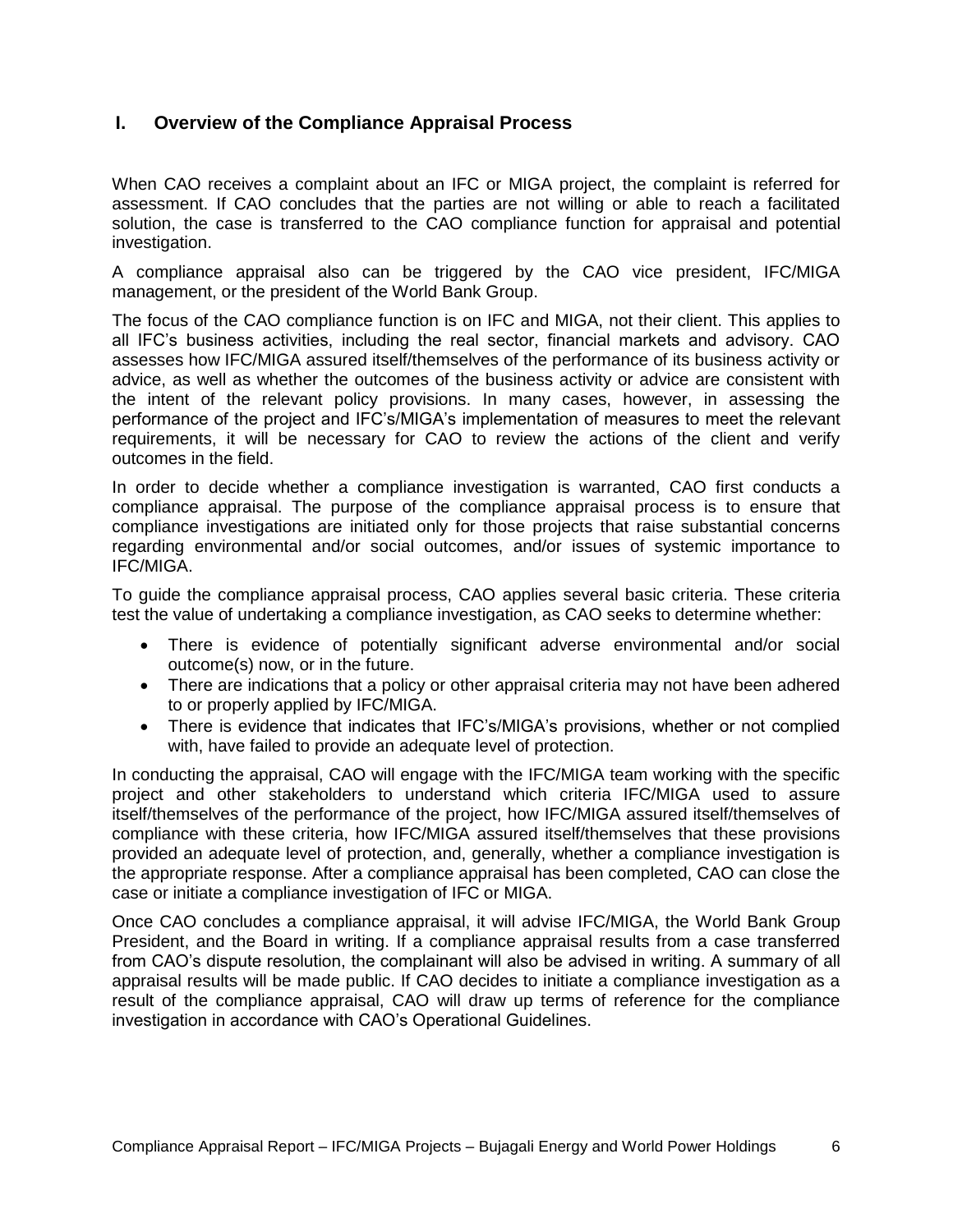# <span id="page-6-0"></span>**II. Background**

#### <span id="page-6-1"></span>**Investment**

The Bujagali Hydropower Project ("the project") consists of the development, construction, and maintenance of a run-of-the-river hydropower plant with a capacity of 250 MW. The project is located on the Nile River, at Dumbbell Island, approximately 8 kilometers north of the existing Nalubaale and Kiira power plants, in the Republic of Uganda.<sup>1</sup>

In 2005, Bujagali Energy Limited ("the client") was awarded the project by the Government of Uganda. Design and construction of the project were conducted between 2007 and 2012.

In 2007, IFC invested in the project, providing two loans totaling \$130 million. In parallel, MIGA issued a \$115 million guarantee to World Power Holdings Luxembourg covering its investment in the project. These investments formed part of a finance package totaling approximately \$900 million, in which several other development finance institutions also participated.

The client engaged Salini Costruttori ("the contractor") to construct the dam. Boschcon Civil and Electrical Construction Limited ("the subcontractor") was hired by the contractor to undertake initial works on the Bujagali dam site as well as to build the contractor's camp and other facilities, which housed and served the contractor's staff for the duration of the project. Throughout the period of the dam construction, the contractor employed up to 4,500 workers.

### <span id="page-6-2"></span>**Complaints**

Between March 2011 and April 2013, CAO received two complaints from former employees of the contractor and subcontractor.<sup>2</sup> The complaints raise concerns about the adequacy of compensation provided for injuries and disabilities, occupational safety and health (OSH) issues, and unpaid wages and benefits. A brief description of each complaint is provided below.

In March 2011, a group of former employees of the contractor filed a complaint with CAO on behalf of themselves and more than 30 other workers (*the Bujagali-04 complaint*). These complainants alleged that they were not adequately compensated for serious injuries suffered on the project construction site. The complainants also asserted that the process for medical assessment, provision of compensation, and assessment of termination benefits was not transparent. During CAO's assessment of the complaint, the number of individual complaints under the Bujagali-04 complaint rose to 93. The complainants and the client agreed to participate in a CAO-facilitated dispute resolution process and a Ugandan government dispute resolution process. Together, these processes resolved 86 complaints. Six unresolved complaints were transferred to the CAO compliance function for appraisal.

In April 2013, CAO received a complaint from the chairman of an informal group of former employees of the subcontractor (*the Bujagali-06 complaint*). This complaint raised a range of concerns about labor issues, including unpaid wages and benefits dating back to 2007. As noted in the CAO assessment report, the Bujagali-06 complainants also raised concerns regarding workplace accidents. Following the CAO assessment, the Bujagali-06 complainants, the subcontractor, and the Ugandan Ministry of Gender and Labor agreed to participate in a CAO-facilitated dispute resolution process. In November 2014, CAO brought the dispute

<sup>————————————————————&</sup>lt;br><sup>1</sup> Further details about the project can be found on the IFC website: <u>http://goo.gl/qbJaLc</u>

 $2$  Details of the complaints (Bujagali-04 & 06) can be found on the CAO website:

Bujagali-04 Complaint:<http://goo.gl/I9Mzyq>

Bujagali-06 Complaint:<http://goo.gl/477liJ>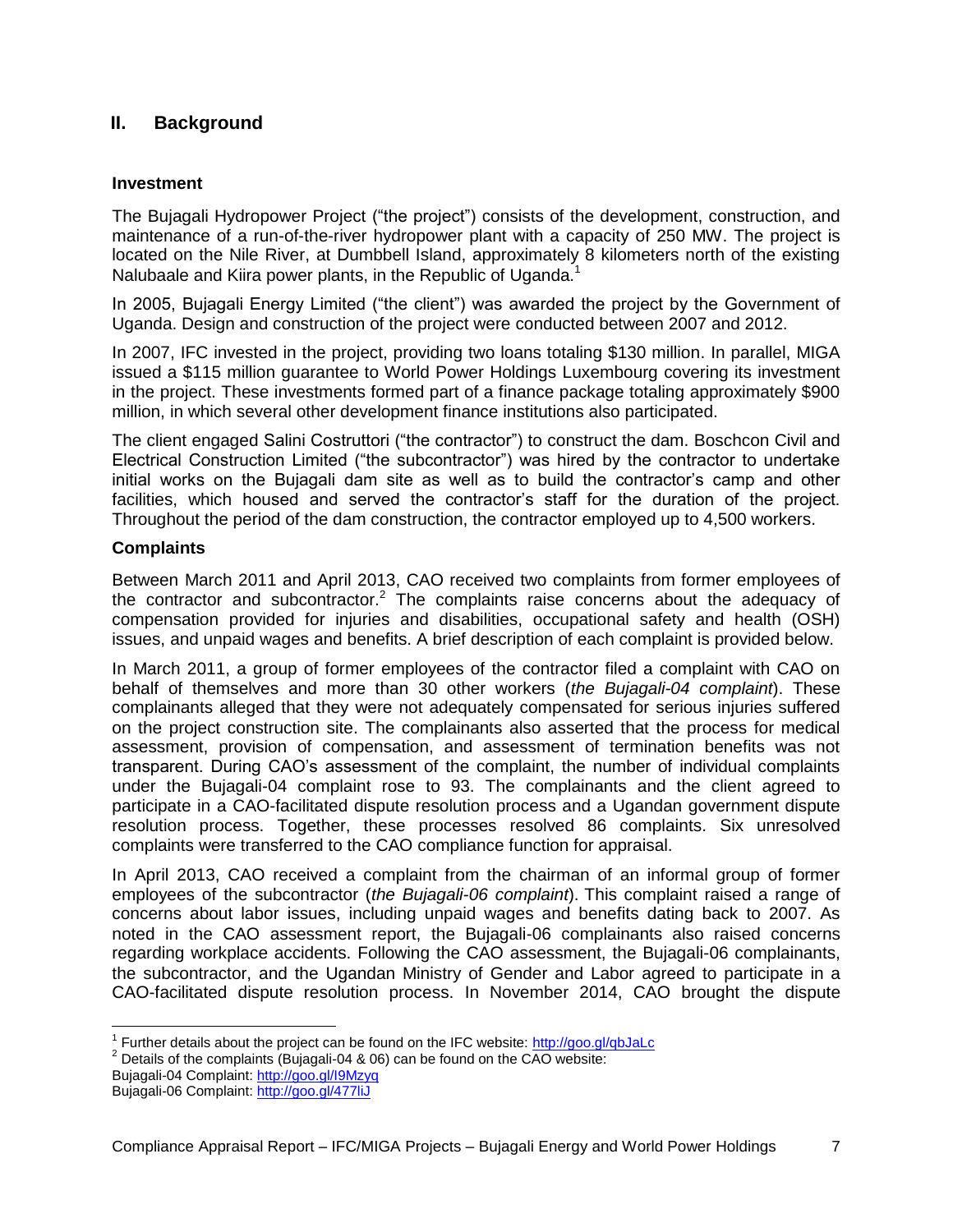resolution process to a close as the parties were unable to reach consensus on how to move forward. In accordance with CAO's Operational Guidelines, this complaint was also referred to the CAO compliance function for appraisal.

## <span id="page-7-0"></span>**III. Analysis**

#### <span id="page-7-1"></span>**IFC/MIGA Policies and Procedures**

IFC's investment in the project was made under its 2006 Policy on Social and Environmental Sustainability ("the Sustainability Policy") and Performance Standards. Given the issues raised by the complainants, IFC's Performance Standard 2 (PS2) (Labor and Working Conditions) is of particular relevance. Although the 2006 Performance Standards were in draft form at the time IFC conducted its initial review for the project, they were in force before the project was approved, and as such were applied. This represented good practice and was consistent with the Sustainability Policy.

In addition to the Performance Standards, the project documentation references IFC's Occupational Health and Safety Guidelines (June 2003).<sup>3</sup>

MIGA's Policies on Environmental Assessment and Disclosure were also applied to the project. MIGA's E&S requirements at the time did not cover labor issues. As such, this appraisal focuses on the application of the Performance Standards by IFC.

The Bujagali project was supported by a joint team from the World Bank Group institutions, which comprised the International Development Association (IDA), IFC, and MIGA. IDA and IFC took the primary responsibility for E&S due diligence and project monitoring, with IFC taking the lead in relation to the private sector elements of the project. As a result, this appraisal focuses on IFC's role, rather than that of MIGA.

In addition to the above policies and standards, IFC's approach to the management of projectrelated E&S risks is set out in its E&S Review Procedures (ESRP).

#### <span id="page-7-2"></span>**Pre-investment Environmental and Social Review**

This section considers IFC's pre-investment due diligence in relation to this project. It identifies E&S requirements that applied to IFC's preparation of the project, and reviews steps taken by IFC in light of the issues raised in the complaints.

#### *Requirements*

As a matter of policy, CAO notes IFC's commitment to carrying out its investment operations in a manner that "do no harm" to people or the environment. More specifically, IFC states that the negative impacts of the projects it finances should be "avoided where possible, and if these impacts are unavoidable … reduced, mitigated or compensated for appropriately" (Sustainability Policy, para.  $8$ ). $4$ 

 3 IFC Occupational Health and Safety Guidelines (June 2003):<http://goo.gl/SFKBJS>

<sup>&</sup>lt;sup>4</sup> This commitment is reflected in the objectives section of Performance Standard 1 (para. 1) which include: "to avoid or where avoidance is not possible, minimize, mitigate or compensate for adverse impacts on workers, affected communities and the environment."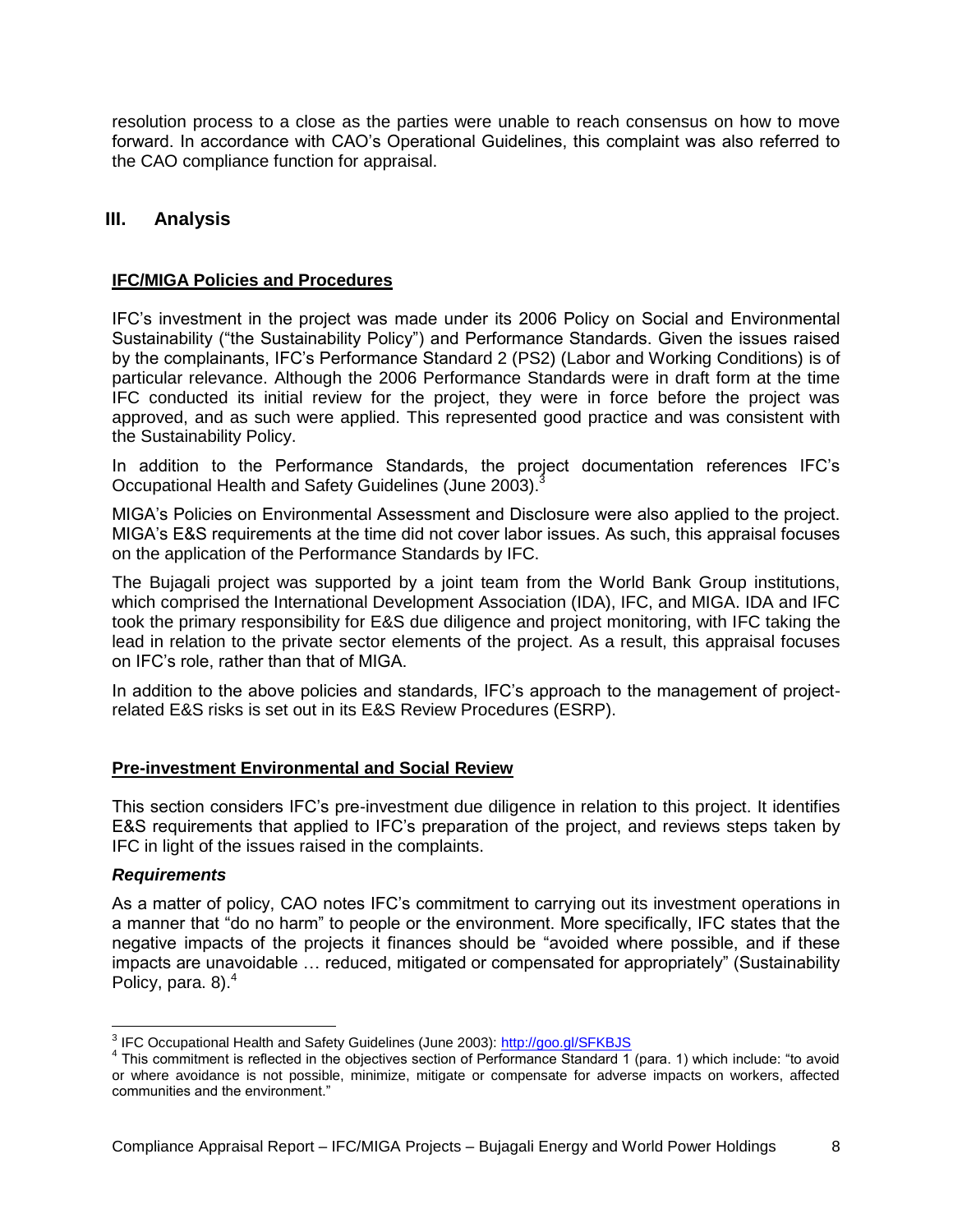Prior to making an investment, IFC reviews the E&S risks and impacts of a project. The key question at this stage is whether IFC's review was "appropriate to the nature and scale of the project, and commensurate with the level of E&S risks and impacts."<sup>5</sup> IFC bases its E&S review on the client's E&S Assessment as well as its commitment and capacity to manage the expected E&S risks associated with the project.<sup>6</sup> As set out in PS1, the client's E&S Assessment should consider all relevant E&S risks and impacts of the project, including those identified in PS2 through PS8. Issues related to labor, health, and safety are mentioned specifically.<sup>7</sup> IFC does not finance new business activity that cannot be expected to meet the requirements of the Performance Standards over a reasonable period of time.<sup>8</sup>

In relation to labor issues, a key requirement of PS2 is that "the client will provide reasonable working conditions and terms of employment that, at a minimum, comply with national law" (para. 8). PS2 further states that "the client will provide the workers with a safe and healthy work environment" and "will take steps to prevent accidents, injury, and disease arising from, associated with, or occurring in the course of work by minimizing, so far as reasonably practicable, the causes of hazards" (para. 16).

In relation to OSH issues under PS2 (para. 16) IFC clients are required to meet standards of "good international industry practice" (GIIP) in addition to national legal requirements.

The requirements of PS2 apply not only to the client's direct employees but also to "nonemployee workers" who are engaged by contractors or other intermediaries to perform functions essential to the client for significant periods of time (para. 17). With respect to non-employee workers, PS2 states that the client should use commercially reasonable efforts to: (i) ascertain that these contractors or intermediaries are reputable and legitimate enterprises; and (ii) require that these contractors or intermediaries apply key requirements of PS2 (*Ibid.*).

The Bujagali-04 and 06 complainants are considered to be non-employee workers for the purpose of this compliance appraisal.

#### *IFC's pre-investment review of the project*

IFC's E&S review of the project was completed in December 2006. As documented in the E&S Review Summary (ESRS), the process considered technical, social development, environmental, and occupational health and safety information submitted by the client, as well as information gathered during site visits by lenders' social and environmental specialists and consultants.<sup>9</sup>

IFC identified key E&S issues for the project. The issues identified and disclosed in the project's Social and Environmental Assessment Report included labor and OSH issues.

In relation to labor and working conditions, the ESRS noted that the company would be required to develop its own human resources policy and procedures to meet the requirements of PS2. The ESRS also stated that the company would follow national laws, including the Employment Act, 2006 (Act No. 6), which addresses general conditions of employment (wages, working hours, child labor, etc.) and the Occupational Safety and Health Act, 2006 (Act No. 9), which addresses legal protections for worker health and safety.

 5 2006 Sustainability Policy, para. 13.

<sup>&</sup>lt;sup>6</sup> 2006 Sustainability Policy, para. 15.

Performance Standard 1, para. 4.

<sup>8</sup> 2006 Sustainability Policy, para. 15.

<sup>&</sup>lt;sup>9</sup> IFC.ESRS (Bujagali Energy): <http://goo.gl/BI9I50>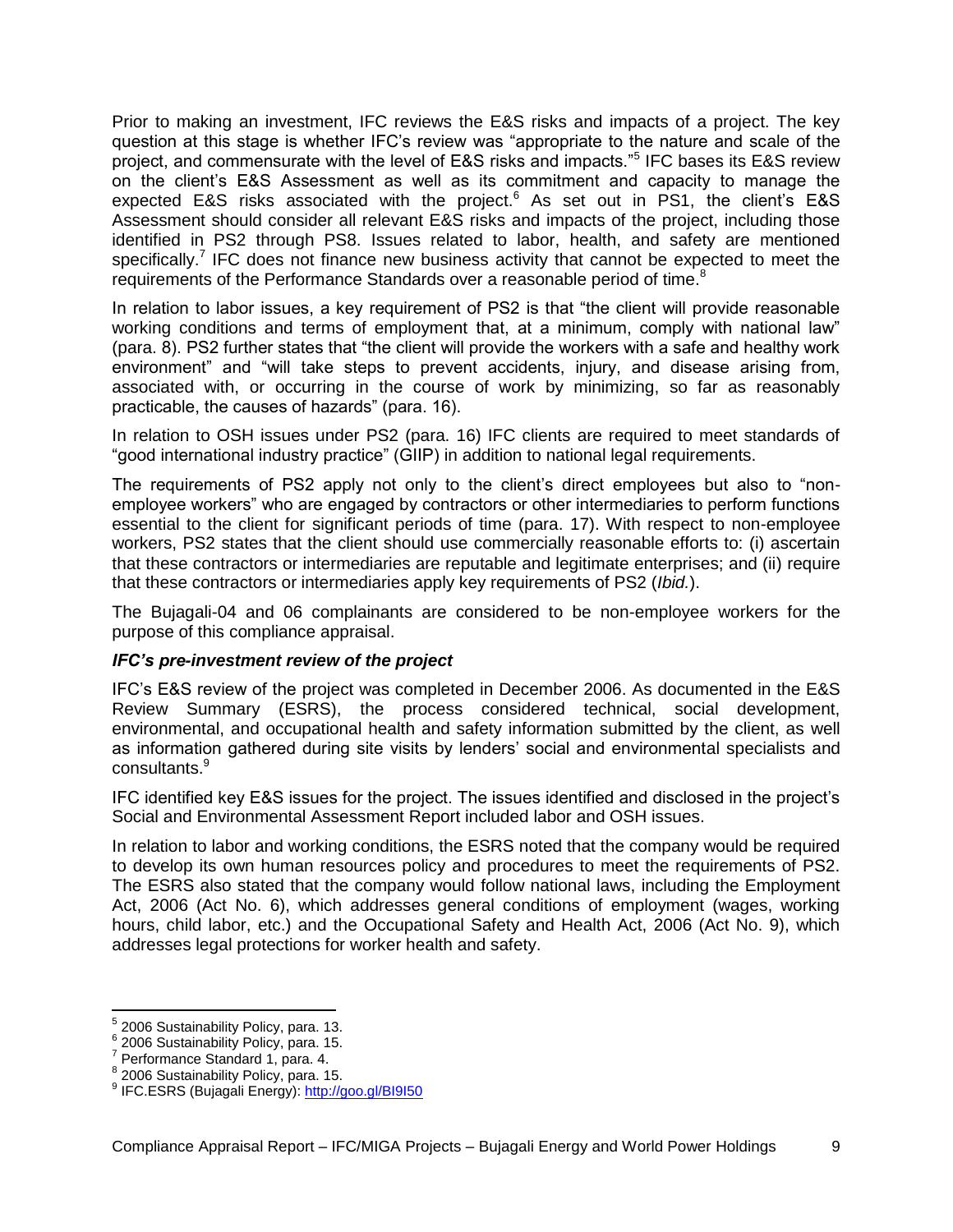The ESRS further noted that the client had developed plans and programs to address the social, environmental, health, and safety issues covered by IFC's PSs. Following E&S review, IFC, other lenders, and the client agreed on a Social and Environmental Action Plan (SEAP). With regard to labor and working conditions, the SEAP emphasized the company's commitment to ensure that the contractor applied the same standards with respect to national laws, PS2, and international practices. The subcontractors were also contractually required to comply with labor legislation.

The SEAP included a detailed Labor Force Management Plan (LFMP), which was developed to ensure that the company: (a) complied with Ugandan law and met the requirements of the IFC's PSs; and (b) mitigated any negative impacts that might occur as a result of construction employment or subsequent retrenchment, to the extent possible.

The LFMP contains provisions on general conditions of employment (wages, working hours, child labor, etc.) and requires the company to comply with national laws, including the Employment Act, 2006 (Act No. 6). The LFMP also requires contractor and subcontractor to abide by similar requirements. The Employment Act allows workers to file a complaint with a labor officer (Commissioner or a District Labor officer) in cases when an employer neglects or refuses to fulfill the terms of a contract of employment. A labor officer may institute civil or criminal proceedings before the Industrial Court in respect to a contravention or alleged contravention of this Act or regulation made under the Act.

#### *Occupational health and safety issues*

In relation to OSH issues, the SEAP provided that the client would ensure the safety of its employees and non-employee workers at the worksite. The subcontractors were also required to comply with health and safety legislation. IFC also expected the company to comply with applicable provisions of the Ugandan Occupational Safety and Health Act, 2006, as well as applicable ILO OSH conventions.<sup>10</sup>

#### *Compensation for disability*

The LFMP stipulates that the company and the contractor should comply with the Ugandan Workers' Compensation Act (2000) regarding compensation to workers for injuries suffered in the course of employment. The LFMP requires the client to obtain adequate workers compensation insurance covering direct employees and subcontracted workers. The LFMP also notes that, in accordance with the Workers' Compensation Act, each employee is entitled to compensation for any personal injury from an accident or disease arising from or sustained in the course of employment, even if the injury or disease resulted from employee negligence. The Workers' Compensation Act also allows workers who have a dispute about an injury assessed or compensation offered to request that the issue be referred to the Medical Arbitration Board. Workers who are not satisfied with Medical Arbitration Board decisions are able to appeal to the courts.

#### *Approval of the project*

 $\overline{\phantom{a}}$ 

The IDA-IFC-MIGA Board approved the Bank Group's investment in the project in April 2007.

IFC signed a loan agreement in December 2007. The loan agreement reflected the E&S requirements outlined above.

<sup>&</sup>lt;sup>10</sup> ILO requirements include: C155 - Occupational Health and Safety 1981; C167 – Safety and Health in Construction 1988, and ILO Code of Practice on Safety and Health in Construction 1992.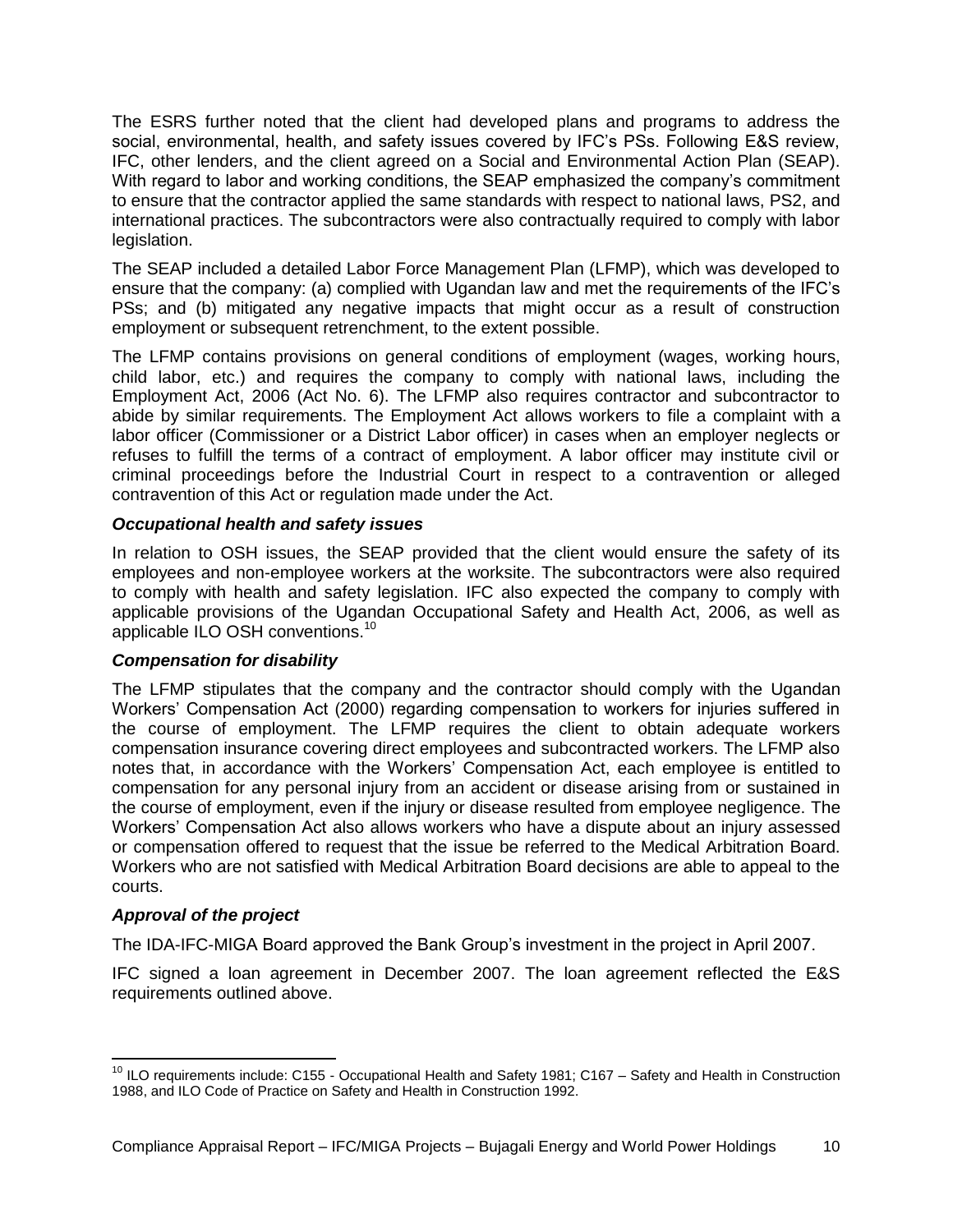#### *Conclusion*

In relation to labor, workplace safety, and compensation issues, CAO notes that IFC required the company to comply with national law as well as the PSs. For a project, such as this one, where occupational health and safety risks were identified, however, CAO has questions as to whether additional measures would have been required to ensure the application of Good International Industry Practice, and more generally to fulfil IFC's commitment that the negative impacts of the projects it finances be avoided, mitigated or compensated for appropriately (Sustainability Policy, para. 8).

#### <span id="page-10-0"></span>**Project Supervision**

This section considers IFC's supervision of the project. It identifies relevant requirements and reviews steps taken by IFC to supervise the project's E&S performance in light of the issues raised in the complaints.

#### *Requirements*

IFC is required to supervise a client's E&S performance in accordance with its Sustainability Policy and ESRP. This includes a requirement to review project performance against the client's commitments in the investment agreement, and the Social and Environmental Action Plan. In instances where a client is not fulfilling its commitments, IFC is required to work with the client to bring it into compliance, and if the client fails to reestablish compliance, to exercise remedies as appropriate.<sup>11</sup> PS1 provides that client monitoring should be sufficient to "verify compliance" with project E&S requirements (para. 24). For projects with significant impacts that are diverse, irreversible, or unprecedented, the client is required to "retain qualified and experienced external experts to verify its monitoring information" (*Ibid*). The ESRP further requires IFC to ensure that a root cause analysis is conducted, and appropriate corrective action taken, in relation to fatalities and other serious incidents that occur in the course of project supervision (ESRP v.4.0, para. 6.2.8).

#### *General supervision*

IFC's supervision of the Bujagali project is recorded in annual reviews of the client's E&S monitoring reports, commencing in 2009. IFC also participated in joint supervision missions with other lenders commencing in 2008. Further, as part of the supervision structure, the client was required to engage a Panel of Experts to review and report on the E&S performance of the project. IFC considered the reports of the Panel of Experts in the course of supervision.

#### *Supervision of issues related to payment of wages*

In 2009 the client informed its lenders of a complaint regarding unpaid wages and benefits received from a group of workers employed by the subcontractor. IFC's 2009 supervision documentation notes the view that these workers did not fall under the category of nonemployee workers as defined in PS2, and therefore, that the company was not responsible for resolving the issue. Nevertheless, IFC noted that the company was working with the subcontractor to address the issue. IFC's 2009 supervision documentation further indicates that the workers' complaints against the subcontractor had been referred to the district Labor Board for resolution. The lenders joint supervision documentation from 2010, further notes that this issue was under consideration by the district Labor Board. No further information on this issue is provided in IFC's supervision documentation.

 $\overline{a}$ 

<sup>&</sup>lt;sup>11</sup> 2006 Sustainability Policy, para. 26.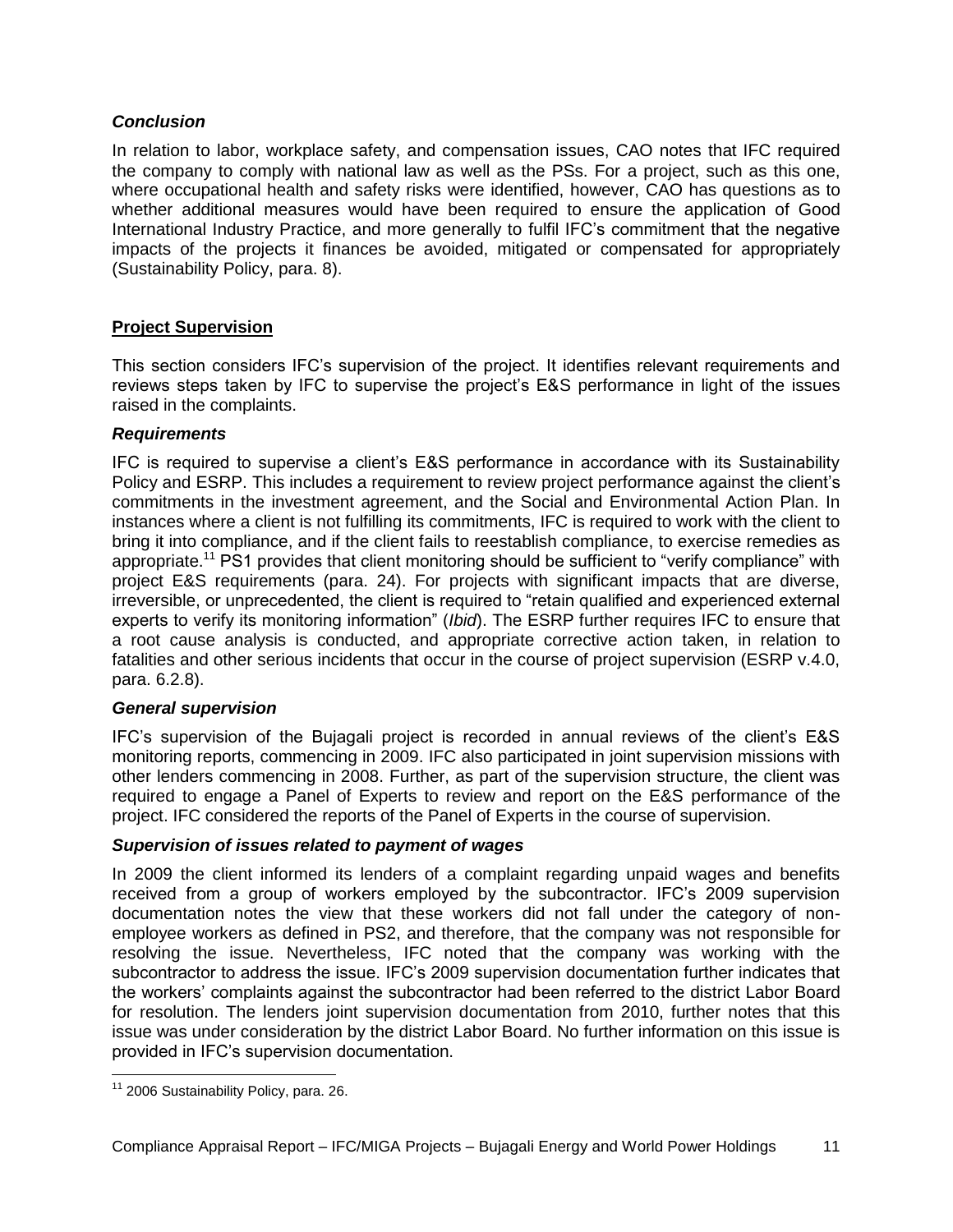#### *Supervision of occupational health and safety issues*

CAO notes that IFC's supervision documentation for 2008 did discuss work-related accidents at the project site and concluded that "health and safety follows good industry practice." Similarly, in 2009, IFC concluded that the project's labor standards were in line with applicable requirements and that the overall situation was acceptable given the "very good occupational health and safety records."

Following two fatalities in early 2010, however, IFC and other lenders became concerned about OSH issues and raised their concerns with the client. One of the concerns of the seventh site visit of the Panel of Experts for the Bujagali Project (June 2010) related to the use of personal protective equipment.<sup>12</sup> Both the company and the contractor were asked to address this issue urgently. As a result, both the contractor and the company reported putting in place additional safety measures to minimize work-related injuries. IFC's 2011 supervision documentation, however, raises continued concerns about the lost-time accident rate on the project site. In this context, CAO notes that IFC's supervision documentation does not include analysis of the root causes of the work-related accidents, or the lost-time accident rate reported on the project site.

#### *Supervision of compensation issues*

IFC advised CAO that it first became aware of the concerns about workers' compensation at the project at the time of the Bujagali-04 complaint to CAO (March 2011).

The lenders joint supervision documentation from 2011 references the Bujagali-04 complaint and explains that disputes about the amount of workers' compensation payable to the complainants were being heard by the Medical Arbitration Board, in accordance with Ugandan law. Further supervision documentation from 2012 reports the status of the complaints to CAO. This documentation also notes that remedial actions were being implemented to ensure that workers received documentation needed to process their claims at the Medical Arbitration Board.

#### *Conclusion*

 $\overline{a}$ 

CAO acknowledges significant investments in project supervision made by the lenders, including IFC. Given the serious harms raised by the complainants, however, CAO has questions as to whether supervision was adequate, in particular as relates to OSH and workers compensation matters.

<sup>&</sup>lt;sup>12</sup> Bujagali Energy Limited. Panel of Experts Report (June 2010): <http://goo.gl/0a0nHU>